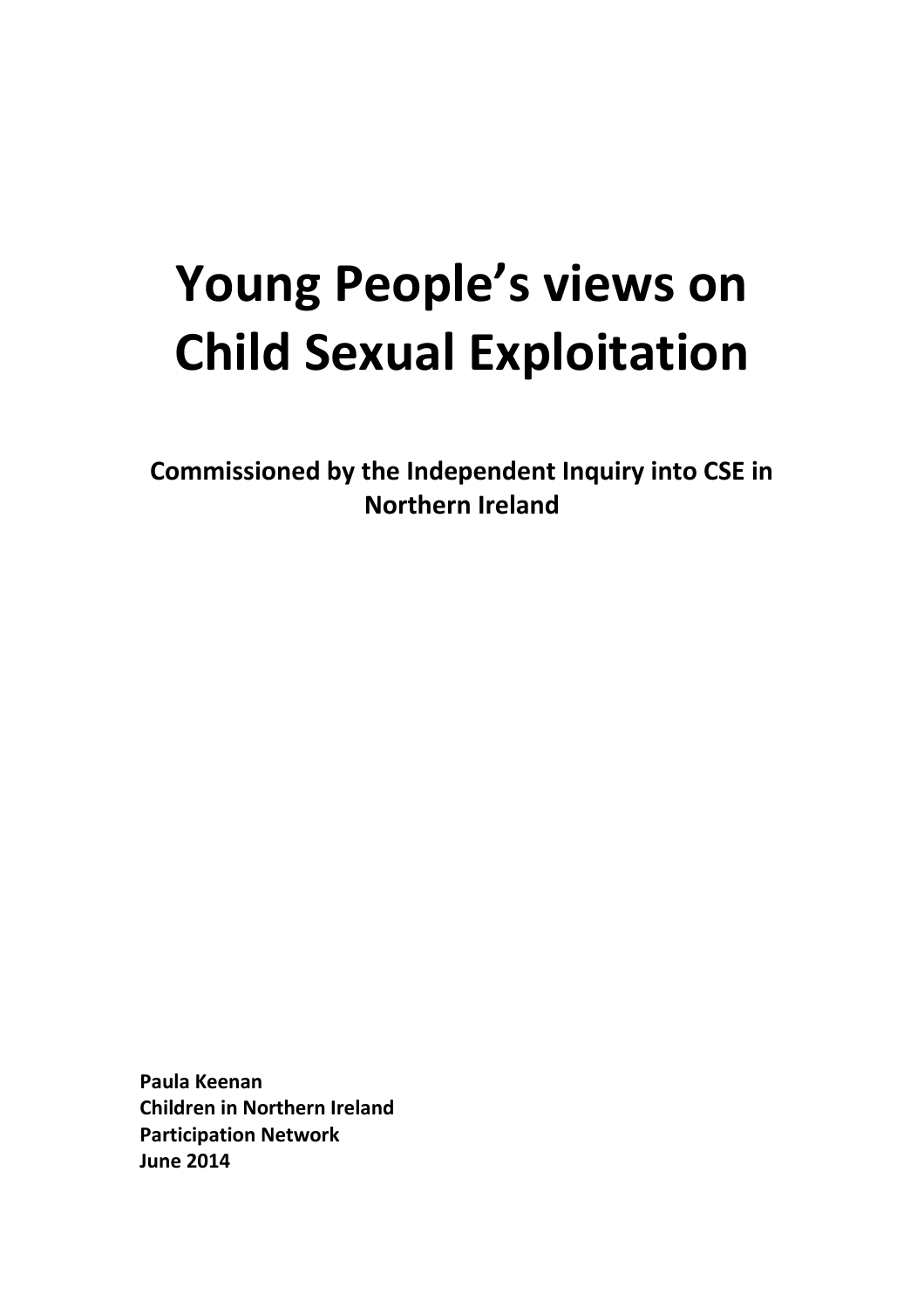# **Introduction**

### **Acknowledgements**

Sincere thanks are due to Gerard Doran, Head of Youth Service SELB/WELB; Martin McMullan, Assistant Director Youth Action; and Patrick Anderson, Regional Development Youth Officer at Carafriend, for facilitating access to youth groups.

I am grateful to the youth workers who sat in on all the focus groups to ensure that young people were supported through the process of discussing a difficult and sometimes distressing subject.

I owe a particular debt of gratitude to Rosemary Murray, Laura Fagan and Teresa Stewart of Barnardo's Disabled Children and Young People's Participation Project who gave generously of their time in advising me of issues relating to Child Sexual Exploitation and Disability.

Finally acknowledgment is due to the 64 young people who participated in focus groups. The enthusiasm with which they shared their views, particularly in relation to such a sensitive subject, was remarkable. They gave careful consideration to every aspect of the work and provided valuable insights which will be of great assistance to the Inquiry Board.

#### **Background**

A major PSNI investigation into Child Sexual Exploitation (CSE), led to the arrest of 30 individuals in Northern Ireland. On  $5<sup>th</sup>$  November 2013, the Minister for Health, Social Services and Public Safety announced that Professor Kathleen Marshall was to lead an independent inquiry into CSE.

The terms of reference for the CSE Inquiry Board include a requirement to seek the views of children and young people here in relation to CSE.

The Inquiry team has developed a comprehensive process of engagement with children and young people – particularly with those who have been directly affected by the issue. The team also wanted to hear from other young people, in community based groups.

Children in Northern Ireland's Participation Network was commissioned to undertake such an exercise. The purpose of which was:

- To seek the views of young people around their perceptions, understanding and experience of Child Sexual Exploitation and to hear their ideas for tackling the issue.
- To allow members of the Inquiry Board, where feasible, an opportunity to engage directly with young people.
- To produce a report of the engagements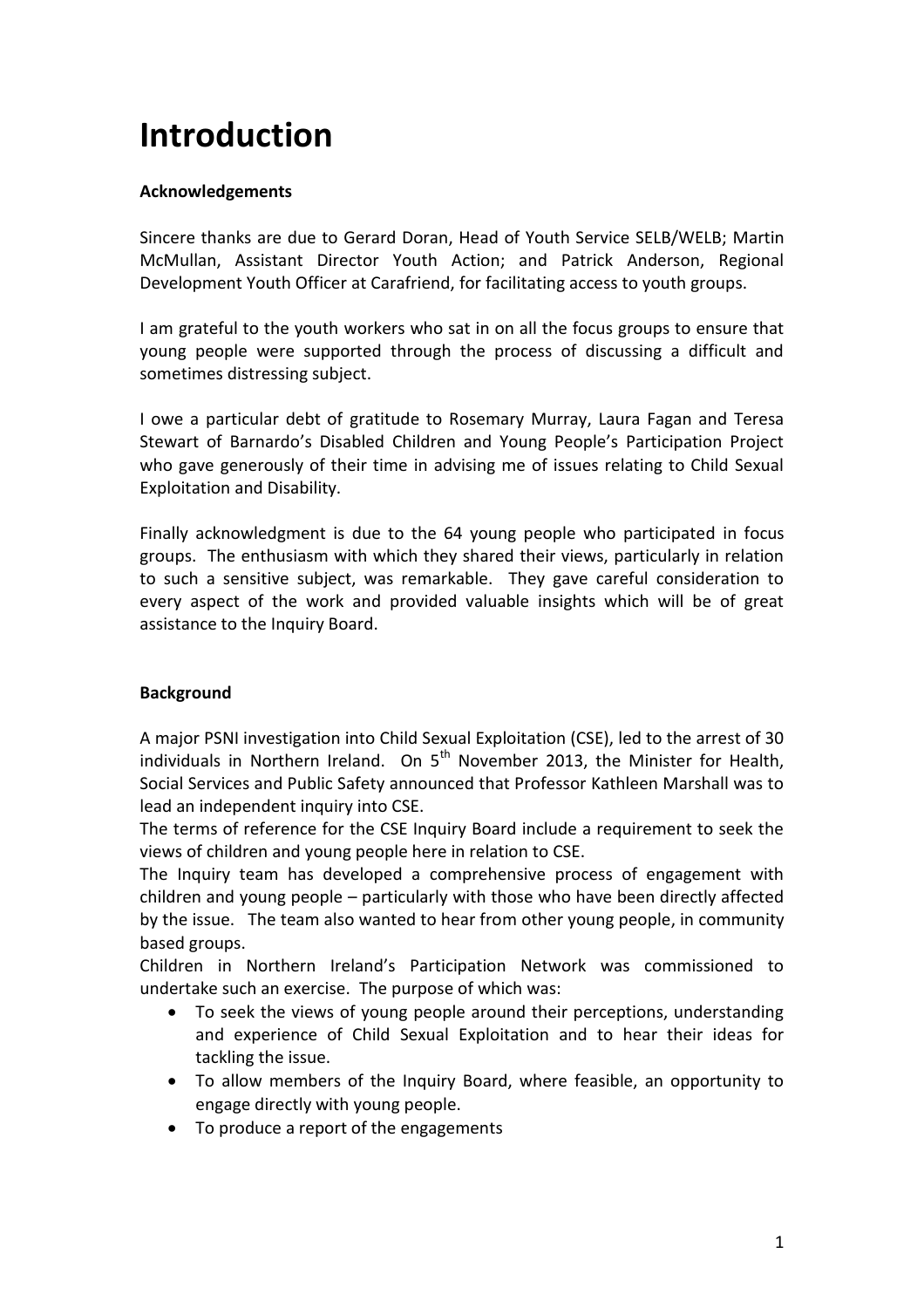### **Methodology**

All the work of the Participation Network is based on the **ASK FIRST** standards. These were developed by the Network and have been endorsed by the Office of First Minister and deputy First Minister and the Health and Social Care Board. These ensure that engagements are characterised by:

**A**ppropriate methods – to maintain interest, particularly when engaging younger children **S**upport – young participants have access to support workers **K**nowledge – information is provided in child friendly formats **F**eedback – children are told the outcomes of their input **I**nclusion – processes are open to all children **R**espect – children and their views are respected **S**enior people – those who can influence outcomes are present to hear the children's views **Timing** – engagement takes place at an early stage of the work

The engagement involved focus groups with young people. The design of these primarily set out to create a safe space in which to explore issues around Child Sexual Exploitation. In each case we worked with ready-formed groups who were accompanied by their usual group worker. It was made clear that children were not expected to talk about their own direct experience.

Young people, through a variety of methods, addressed the following:

- What do you know about Child Sexual Exploitation where have you learned about it?
- What do you think Child Sexual Exploitation is?
- Have you heard any messages about Child Sexual Exploitation how effective are these?
- What makes children or young people vulnerable to Child Sexual Exploitation?
- Who do you think should be involved in protecting children and young people from Child Sexual Exploitation – what should they do?
- What should the Inquiry Board be recommending to Government?

Five focus group sessions were facilitated as follows:

2 sessions with Gay and Lesbian Youth Northern Ireland (GLYNI) in Belfast – this included a direct meeting between the young people and Professor Marshall, Chair of the Inquiry Board

Session with Youth Action leadership programme in Enniskillen Session with WELB youth group in Derry Session with SELB youth group in Craigavon

In all 64 young people aged 15-25 years participated, the majority were aged 16-18 years.

We were not able to access a group of young people with disabilities within the allotted time frame. This was primarily due to an assessment of the amount of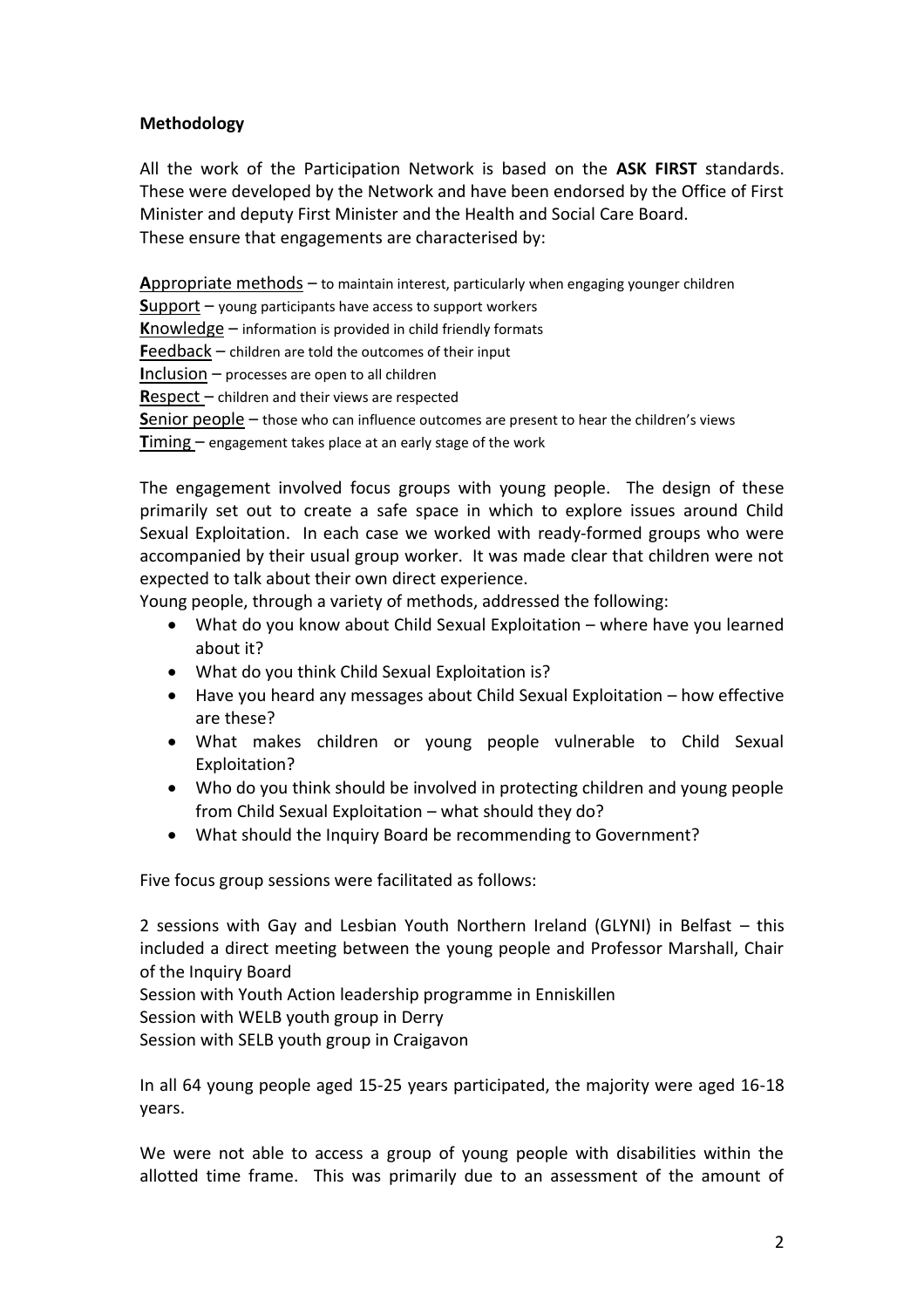preparatory work that would need to have been undertaken. However, it was agreed that we would access information through discussions with staff from the Barnardo's Disabled Children and Young People's Participation Project. The learning from that exercise is included in this report.

The report begins with a summary of key messages from children and young people, it continues by setting out their views under the following headings:

- Awareness of CSE
- Identifying those at risk
- Barriers to identification
- What agencies / communities could do recommendations

The report concludes with a discussion of issues pertaining to Child Sexual Exploitation for young people with disabilities.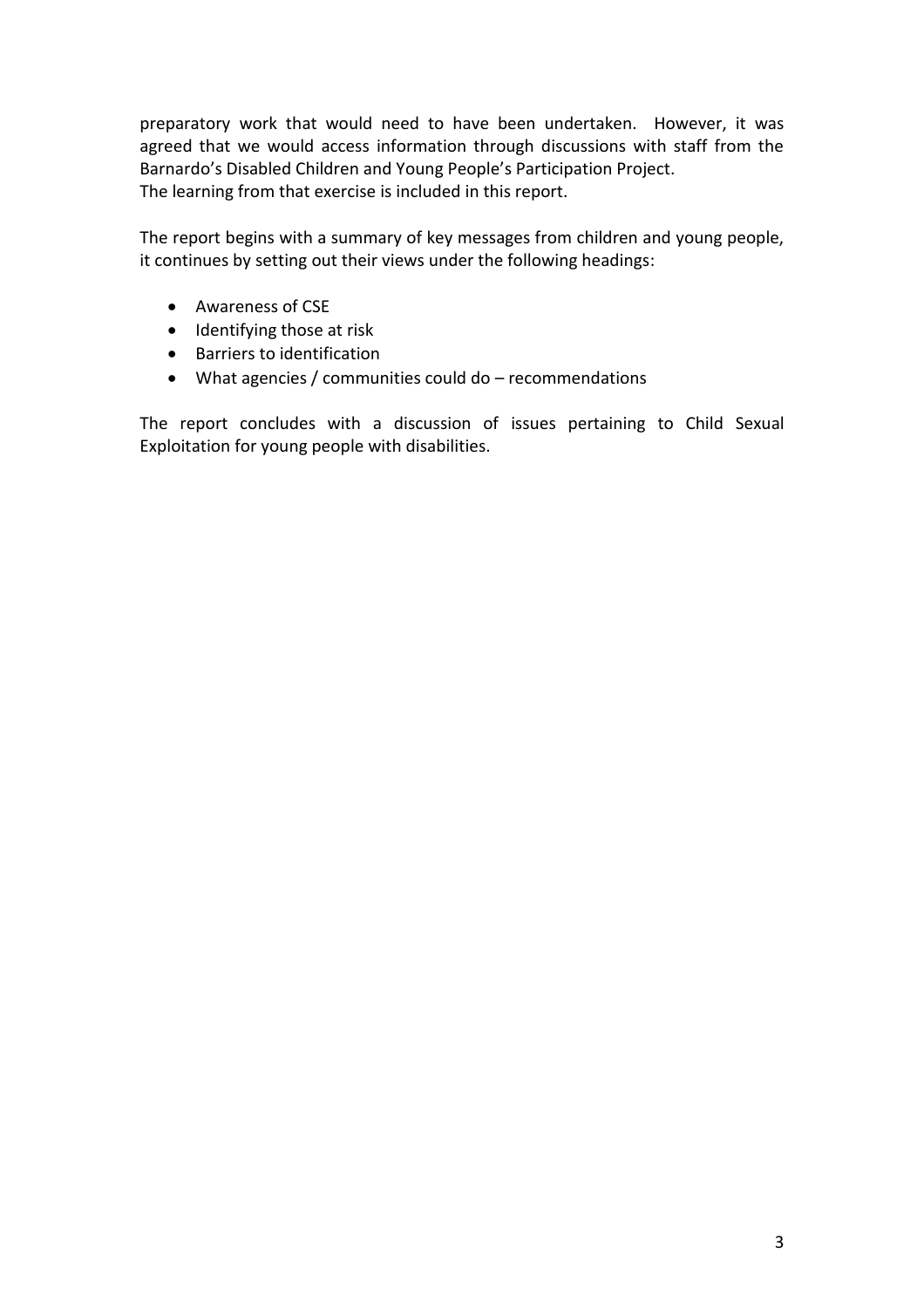# **Summary of key messages**

Analysis of the views expressed by the young people consulted gives rise to a number of common themes.

### **Awareness of CSE**

- Very few young people said they had an understanding of CSE prior to the session – those who had heard of it, tended to describe more general child abuse rather than specific CSE behaviours
- Young people said that apart from some "stranger danger" information or talks about keeping safe on-line, the subject was not covered in schools – many felt that this was part of a general prohibition around talking about sex in any form
- Young gay people said that there was no mention of LGBT relationships or safe sex advice in schools
- None of the 10 youth workers who helped facilitate the focus groups had heard of CSE
- Many participants felt that young people could find themselves being sexually exploited without realising it
- Some young people felt that a relationship between an older and younger person wasn't always exploitative – it would depend on the balance of power

#### **Identifying those at risk**

Participants suggested a comprehensive range of young people who might be at particular risk. These included those:

- With very little money from poorer backgrounds
- $\bullet$  In care
- With disability
- With low self esteem
- Who are LGBT (through being bullied / blackmailed)
- Who aren't aware of CSE
- From broken homes / bad family situations
- Who are quiet / isolated with few friends
- Who have a mental illness
- Who are newcomers to Northern Ireland
- Who are young carers
- Who are single mothers
- Who are on the streets
- Who are involved in drinking or taking drugs
- Who are in the UK because being gay is illegal in their own country

All groups made the point that anyone can be vulnerable.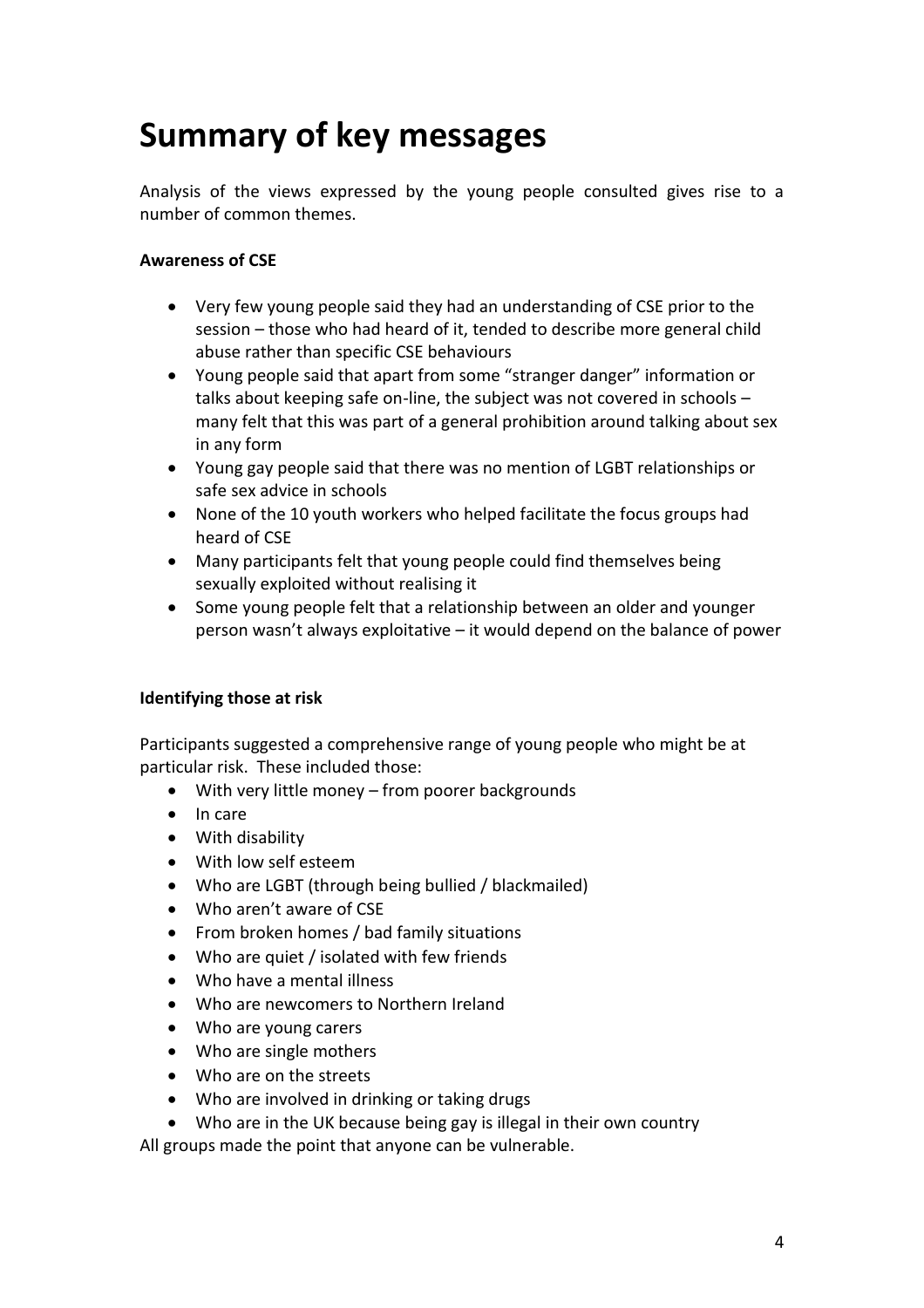### **Barriers to identification**

Young people were able to cite a range of factors that might get in the way of seeing that a child or young person is being sexually exploited:

| $\frac{1}{2}$ ching of young person is being |                                                                                                                                                                                                                                                                                                                                                                               |
|----------------------------------------------|-------------------------------------------------------------------------------------------------------------------------------------------------------------------------------------------------------------------------------------------------------------------------------------------------------------------------------------------------------------------------------|
| As a victim                                  | Believe that the person loves<br>$\bullet$<br>them<br>Like getting expensive things<br>They think they are in control<br>$\bullet$<br>Not knowing what a good<br>$\bullet$<br>relationship is<br>Don't know what CSE is<br>$\bullet$<br>Need to feel special<br>$\bullet$                                                                                                     |
| As friends of the person being exploited     | Victim too ashamed to let them<br>$\bullet$<br>know what's happening<br>Looks like a normal relationship<br>$\bullet$<br>Don't know what to look out for<br>$\bullet$<br>Think its 'cool' to have an older<br>$\bullet$<br>girlfriend / boyfriend                                                                                                                             |
| As parents                                   | Parents may not care enough to<br>$\bullet$<br>notice<br>May think child is lying for<br>attention<br>Parents may abuse alcohol /<br>drugs<br>Child may be good at covering up<br>$\bullet$                                                                                                                                                                                   |
| As the police                                | Young person may have a bad<br>$\bullet$<br>relationship with PSNI e.g. ASBO<br>Police lack evidence so don't act<br>Police over confident that they<br>$\bullet$<br>are capable of dealing with it, so<br>won't believe it could happen<br>Have bigger issues to deal with<br>Don't believe young people -<br>wary of false claims<br>Bogged down in paper work<br>$\bullet$ |
| As the public                                | Don't understand what CSE is<br>Afraid of accusation of interfering<br>Not something people talk about<br>$\bullet$<br>Don't want to get involved                                                                                                                                                                                                                             |

#### Or that get in the way of telling someone …

| that you are being exploited | <b>Shame</b>                             |
|------------------------------|------------------------------------------|
|                              | Afraid of the PSNI so won't<br>$\bullet$ |
|                              | approach them                            |
|                              | • Afraid no-one will believe you         |
|                              | Don't trust the PSNI                     |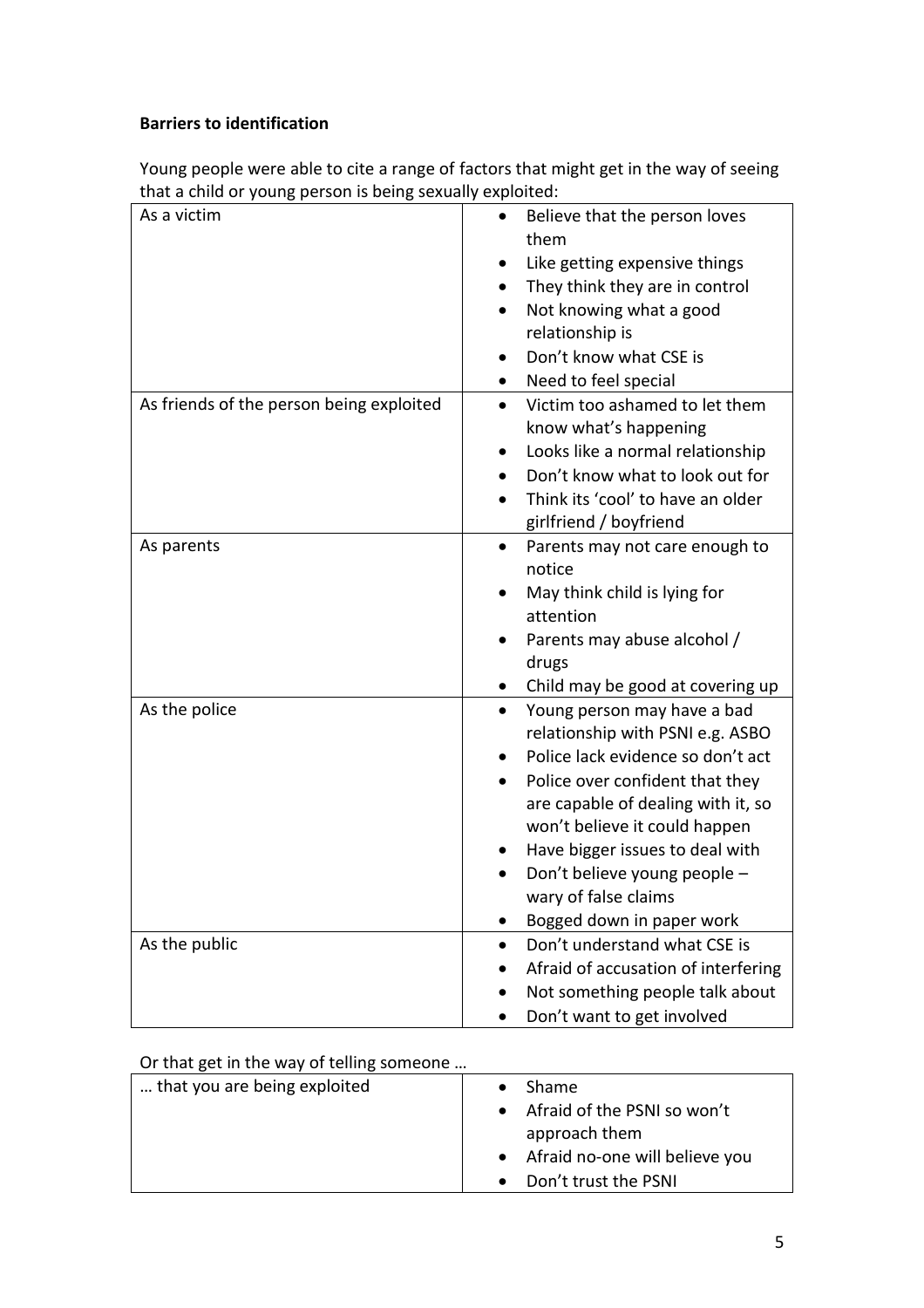|                                                       | Don't know what will happen<br>Afraid of exploiter<br>Boys would lose face if they go to<br>$\bullet$<br>police<br>Girls would be called a slut if it<br>was known      |
|-------------------------------------------------------|-------------------------------------------------------------------------------------------------------------------------------------------------------------------------|
| that you think someone you know is<br>being exploited | Worried about accusing in the<br>wrong<br>You might lose your friend<br>Don't know who to tell<br>The abuser could be someone in<br>$\bullet$<br>authority – with power |

## **What people / agencies should do …**

| Government         | Give more money to raise awareness and<br>employ people to help<br>Give social workers more powers<br>Work with offenders to stop them offending<br>Provide more groups and counselling for<br>victims<br>Make sure social workers and youth workers<br>are trained in CSE<br>Make sure pupils get mandatory teaching on<br>$\bullet$<br>CSE every year |
|--------------------|---------------------------------------------------------------------------------------------------------------------------------------------------------------------------------------------------------------------------------------------------------------------------------------------------------------------------------------------------------|
| Young people       | Tell when it is happening to you or your<br>$\bullet$<br>friends<br>Look out for your friends<br>Warn people about CSE<br>Young people should be trained to tell other<br>young people about CSE - peer education                                                                                                                                       |
| Social workers     | Work with vulnerable young people to make<br>$\bullet$<br>sure they are not exploited<br>Visit houses and check for dangerous<br>situations<br>Talk to young people more to find out what is<br>$\bullet$<br>happening<br>Give advice to parents                                                                                                        |
| Parents            | Tell children about CSE<br>$\bullet$<br>Have a good relationship with your child and<br>each other<br>If you notice something take action                                                                                                                                                                                                               |
| Safeguarding Board | (Role of SBNI had to be explained)<br>Be more thorough - look into every case<br>Tell people about CSE                                                                                                                                                                                                                                                  |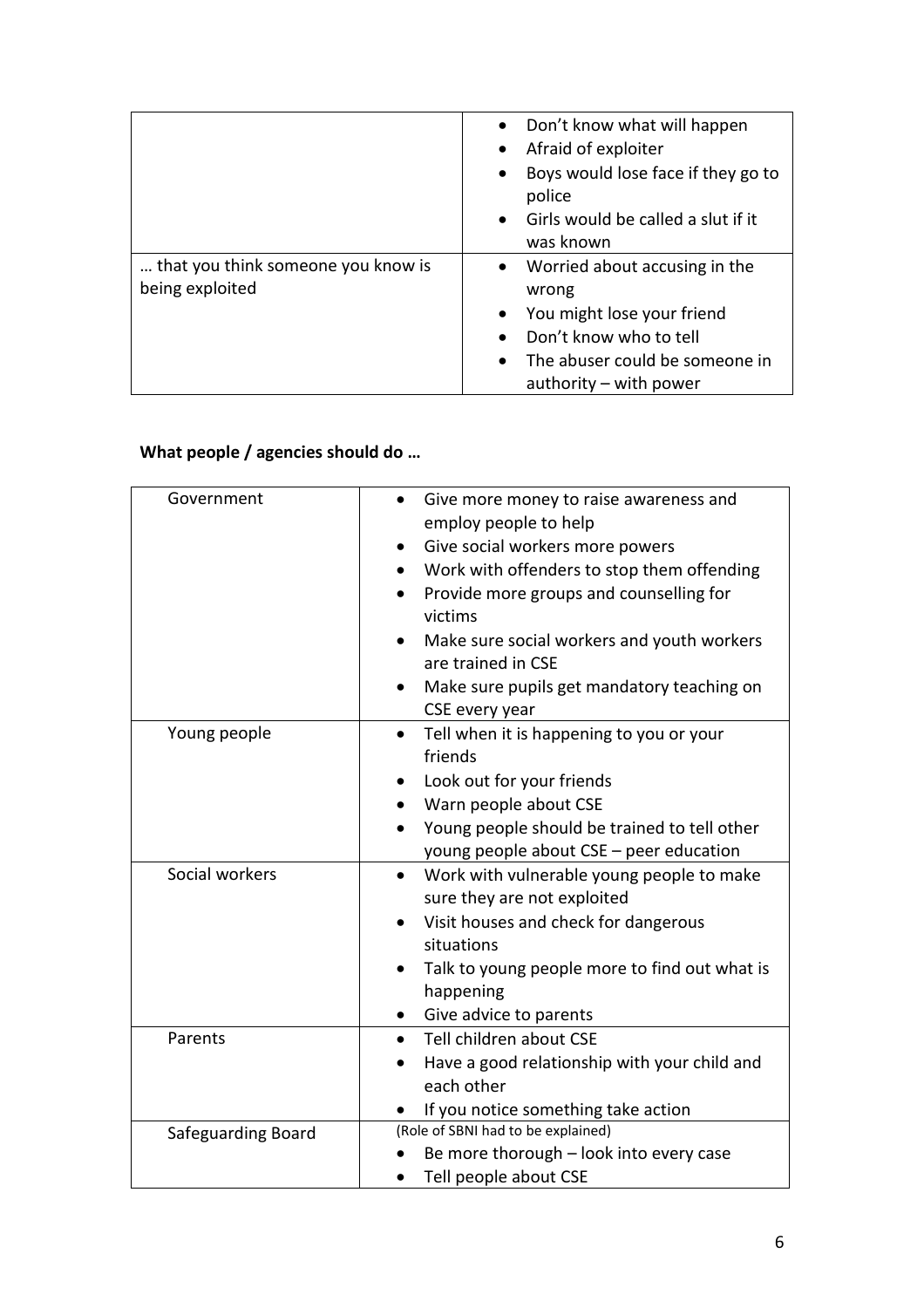| Teachers           | Teach children about what a healthy                          |
|--------------------|--------------------------------------------------------------|
|                    | relationship is                                              |
|                    | Be approachable to children after class                      |
|                    | Teach about CSE                                              |
| Police             | Investigate all concerns from children                       |
|                    | Have special officers to deal with this                      |
|                    | Always $act$ – even if it seems minor                        |
|                    | Have a better relationship with young people<br>$\bullet$    |
| Youth service      | Have information evenings about CSE<br>$\bullet$             |
|                    | Notice changes in young people                               |
|                    | Act as a link between young people who want<br>$\bullet$     |
|                    | to report CSE and the PSNI                                   |
| The public         | Tell police or social workers of any suspicions<br>$\bullet$ |
|                    | It is your business $-$ should be an advertising             |
|                    | campaign                                                     |
|                    | Get informed                                                 |
| Care homes         | Make sure young people know dangers<br>$\bullet$             |
|                    | Always know who young people's friends are                   |
| The courts         | Put exploiters in prison                                     |
|                    | Have harsher sentences<br>$\bullet$                          |
| The Inquiry Board  | Tell the Ministers what young people think                   |
|                    | Make sure CSE is taught in schools                           |
|                    | Get everyone to work together (police, youth                 |
|                    | service, social workers)                                     |
| NSPCC / Barnardo's | Go into schools and educate young people<br>$\bullet$        |
|                    | about CSE                                                    |
|                    | Run a free CSE telephone helpline - 24hrs                    |
|                    | Help victims                                                 |
|                    | Advertise what you do                                        |
|                    | Run parenting courses so they know how to                    |
|                    | protect their children                                       |
| Neighbours         | Set up neighbourhood watch<br>$\bullet$                      |
|                    | Tell parents if child is acting strangely                    |
|                    | Ask young people if everything is ok<br>$\bullet$            |
| You                | Tell people you feel safe with what is<br>$\bullet$          |
|                    | happening to you                                             |
|                    | Join a youth group                                           |
|                    | Look out for signs among your friends                        |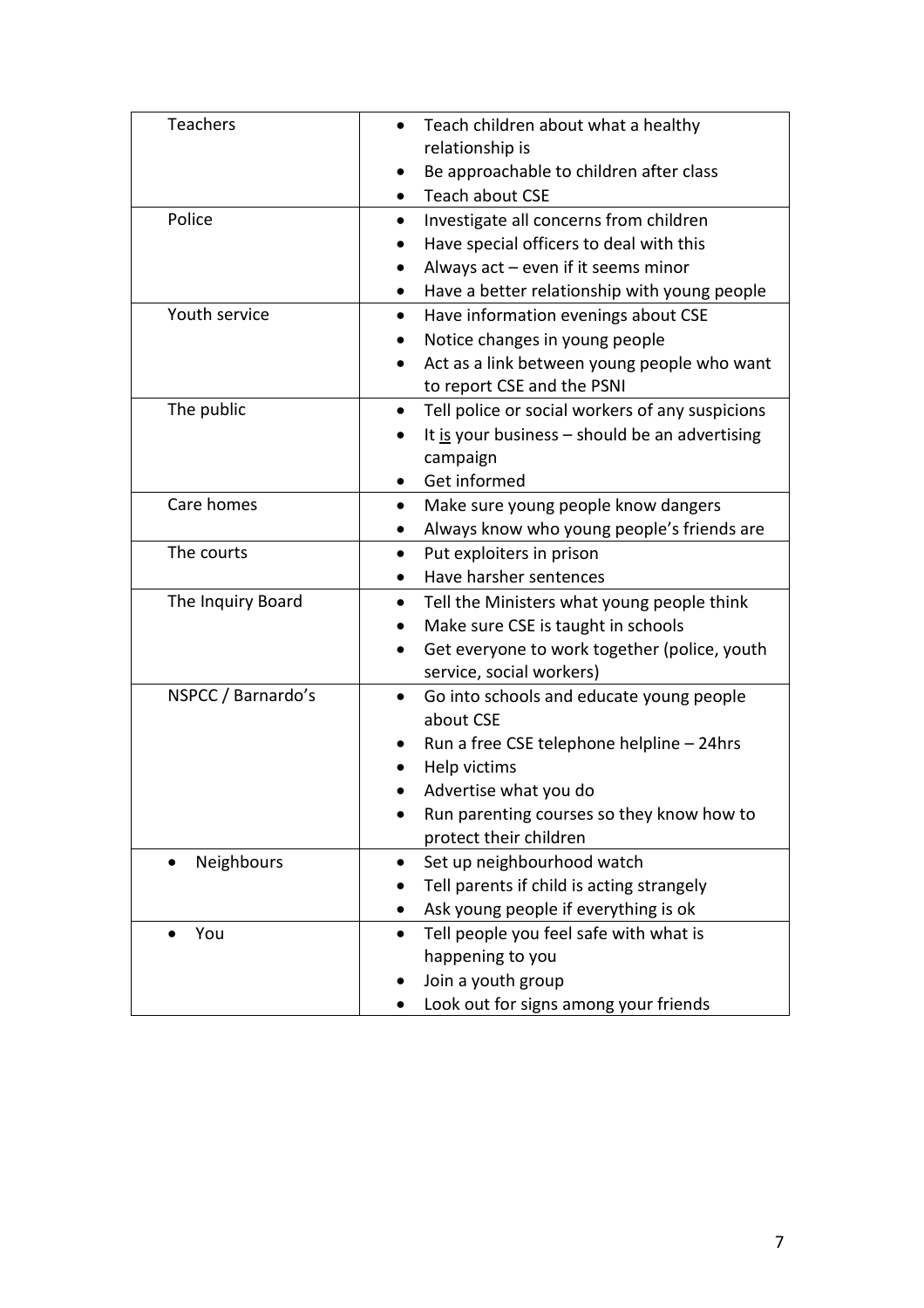### **Additional key points from consultation in relation to disability**

- Young people with disabilities aren't prepared by school (or home) for sexual relationships – it is assumed they will never be sexual – this increases their vulnerability to exploitation
- Young people with learning disabilities have very few boundaries don't know the difference between love and exploitation – aren't taught
- Many young people with disabilities are dependant on the internet for social interaction – can be targeted as easily as young people at discos
- Parents of young people with disabilities need support to learn to enable their children and support them to be as independent as possible
- Professionals who deal with CSE need disability awareness training  $$ delivered by young people with disabilities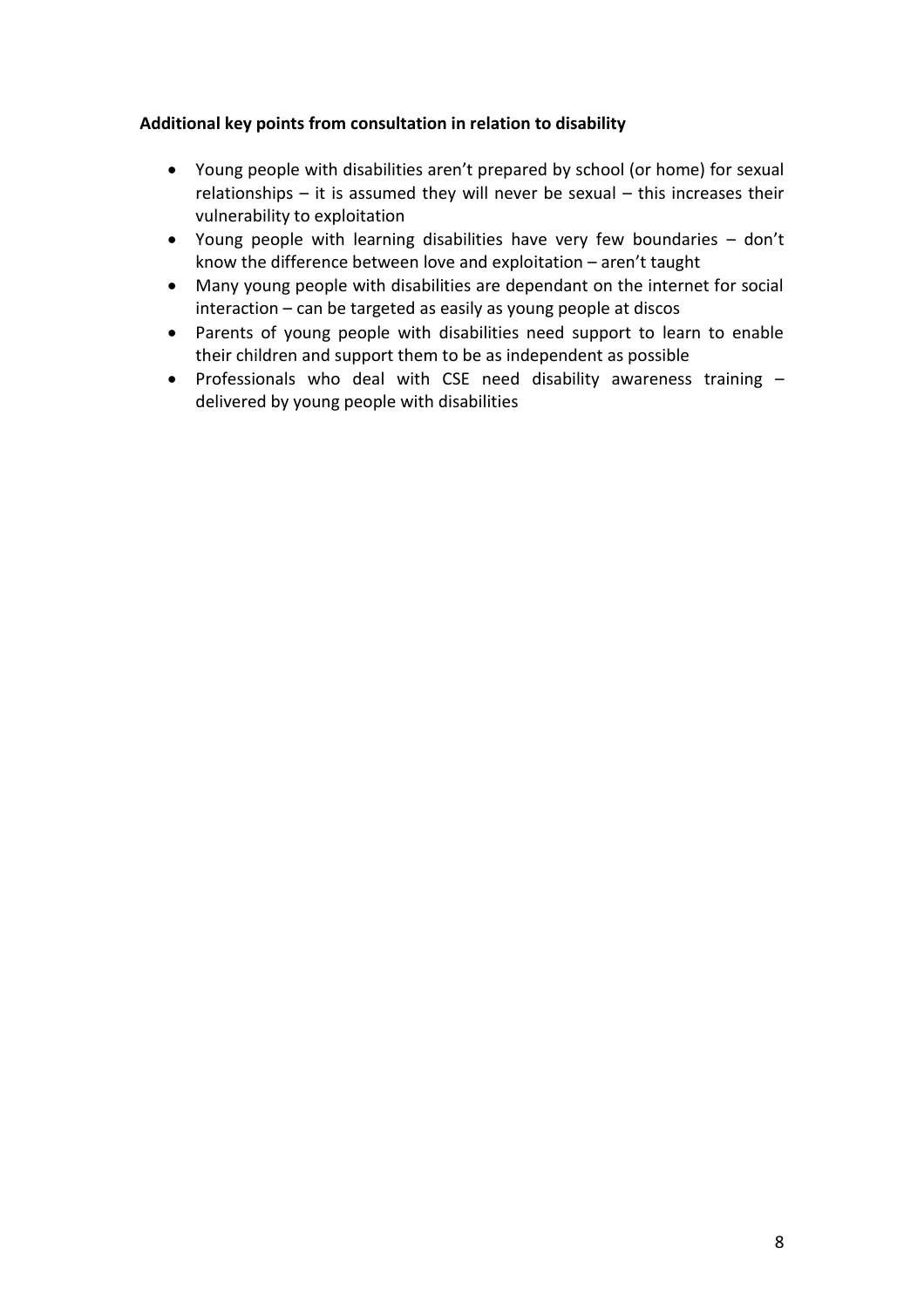# **Views of young people**

#### **Awareness**

Sessions began with a PowerPoint based input on what Child Sexual Exploitation is and how it operates. Young people were then asked if they had heard of CSE. In the main, only a tiny proportion of the participants knew about CSE. Even those who said they had heard of it, tended to give descriptions of more general abuse.

Following further clarification we discussed how it was different to normal healthy relationships and young people identified issues of power, coercion and money.

"It's being abused into it – feeling you have to give back"

"In relationships both should give and take"

"It's about money not love"

Many young people readily identified the insidious nature of CSE

"It's hard to now if you're being exploited"

"Young people are oblivious – they don't realise it's happening – even if their mates say, they just think they're jealous"

Some young people were of the opinion that relationships between older and younger people weren't always exploitative, although others felt that it depended on the age gap. Young people from the gay community mentioned that young adults were potentially at risk of engaging in sexual activity with young people under the age of consent who look, and claim to be, older. In such cases it was felt that the younger person might be exploiting the older person.

Only three young people said they had heard of CSE in school. For two, this involved an organisation coming into the school and presenting information. The class teacher was present and this was not seen as problematic. Another young person said that a teacher had talked about it as it had been on the news.

Other young people said that they had received some information about "stranger danger" and internet safety in schools but that CSE had not been specifically addressed.

Many young people went on to say that sex is rarely mentioned in schools. They felt that it is a 'taboo' subject and that such an attitude leads to young people being unaware of dangers and can place them at risk"

"It's a touchy subject  $-$  to be avoided"

"Priests are against sex education  $-$  then they complain about teenage pregnancy"

"Safe sex is never mentioned – they don't care if you're safe"

"They do reproductive education but not sex education"

Young people from the gay community said that because of the religious ethos in many schools there was no mention of LGBT relationships or advice about safe sex. They said that, in their experience, the HYPE programme, which was set up to give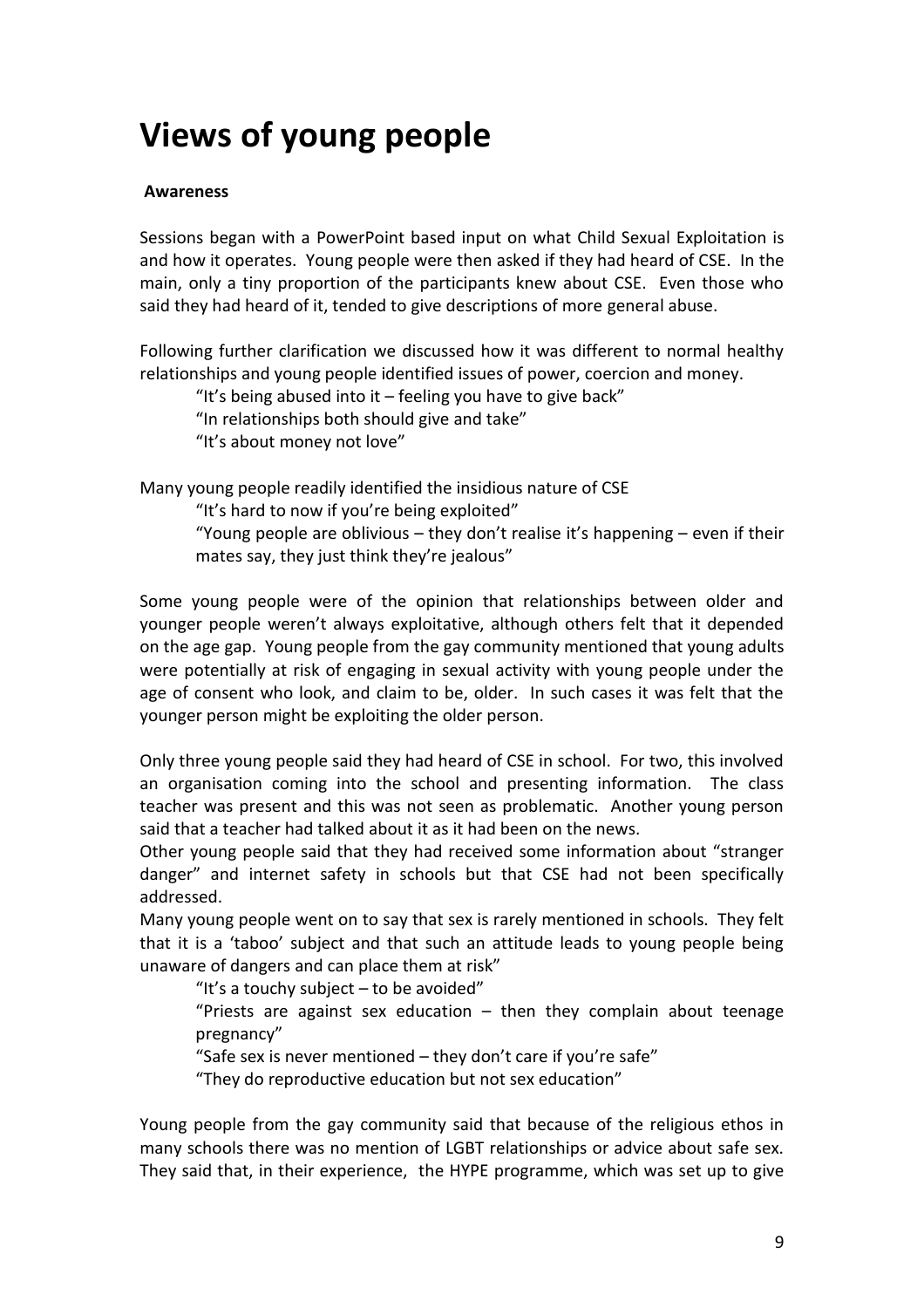young people information about sexual health choices in the Belfast Health and Social Care Trust, didn't mention LGBT people. They felt that such invisibility contributed to exposing young LGBT people to a variety of risks and potential abuse.

In conversations with the youth workers who helped facilitate the focus group sessions it became clear that none of the ten were familiar with, or had any training in relation to, CSE. Many of them felt that, with appropriate support, they would be well placed to help young people become aware of and deal with the issues involved.

#### **Identifying those at risk**

While most of the young people in the focus groups were not aware of CSE prior to the session, they were readily able to identify young people who might be at particular risk.

Among those they suggested were those:

- With very little money from poorer backgrounds
- In care
- With disability
- With low self esteem
- Who are LGBT (through being bullied / blackmailed)
- Who aren't aware of CSE
- From broken homes / bad family situations
- Who are quiet / isolated with few friends
- Who have a mental illness
- Who are newcomers to Northern Ireland
- Who are young carers
- Who are single mothers
- Who are on the streets
- Who are involved in drinking or taking drugs
- Who are in the UK because being gay is illegal in their own country

All groups made the point that any young person can be vulnerable to CSE.

#### **Barriers to identification**

Participants were asked to consider what factors might act as barriers to the identification of CSE.

In relation to **victims** of CSE failing to identify what was going on they suggested a range of reasons. They felt that the young person may have come to depend upon and enjoy the gifts and money that are given at the grooming stage; that they might have an on-going need to feel special or that they may have come to believe that they are in control of the situation.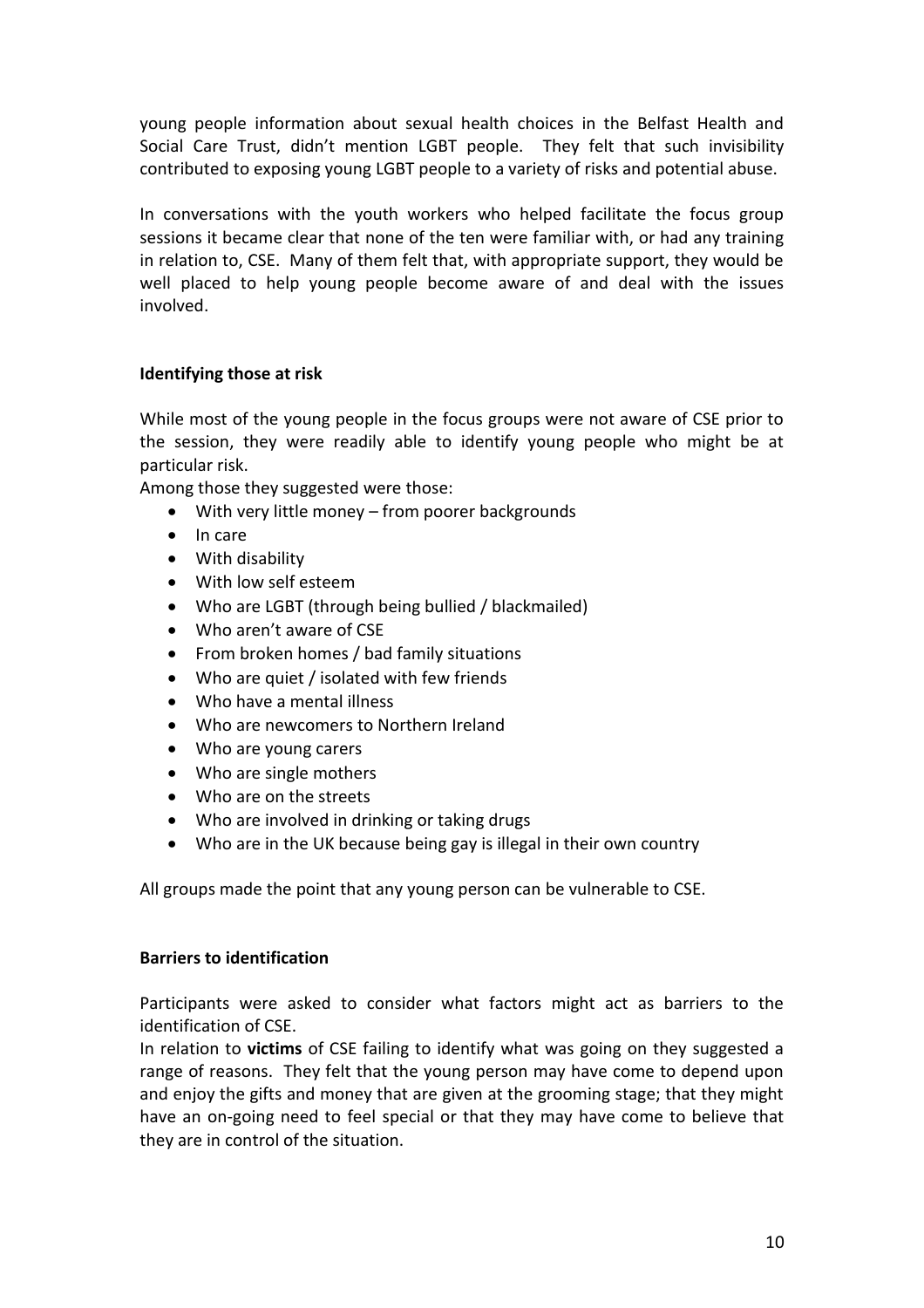"They would get used to nice things and not want to admit what was going on"

"The person is nice to them and makes them feel wanted"

"They could tell themselves that they are doing the exploiting 'cos they get the stuff"

Participants felt that lack of knowledge of CSE and a lack of understanding of what constitutes a healthy relationship could be contributory factors.

"Don't know what it is"

"Not having had good relationships in the past – don't know the difference"

**Friends** may be unable to spot CSE through a similar lack of information.

"Don't know what to look out for"

"Just looks like an ordinary relationship"

There was discussion around the fact that it might be perceived as "cool" to have an older boy/girlfriend. It was also felt that young people would be unlikely to let their friends know what is happening because of feelings of shame.

"A young fella with an older girl is way cool – you'd be jealous" "You wouldn't tell your friends for fear of what they'd think of you"

Similarly children may not tell their **parents** because they fear they would be judged and may develop skills in covering up their feelings. They may also be afraid that they would not be believed.

"They'd put on a show so their parents wouldn't start asking questions" "Maybe their parents would think they were just looking for attention"

Others felt that some parents may not be sufficiently interested in their children's welfare to notice a change in their behaviour or that parents may have their own problems.

"Parents might have a lack of care for their child"

"Parents could be under the influence of either drugs or alcohol"

Participants felt that that the **police** may not identify CSE for a variety of reasons including poor relationships / lack of trust with young people; lack of evidence; denial; and competing priorities.

"The young person might have a bad relationship with the PSNI – maybe have an ASBO"

"The police don't believe young people"

"Maybe someone made up stories before and the police won't listen"

"If there is no evidence the police won't do anything"

"Denial – they want to believe that they are capable of dealing with it so believe it won't happen"

"They have bigger issues to deal with"

"They're bogged down in paperwork"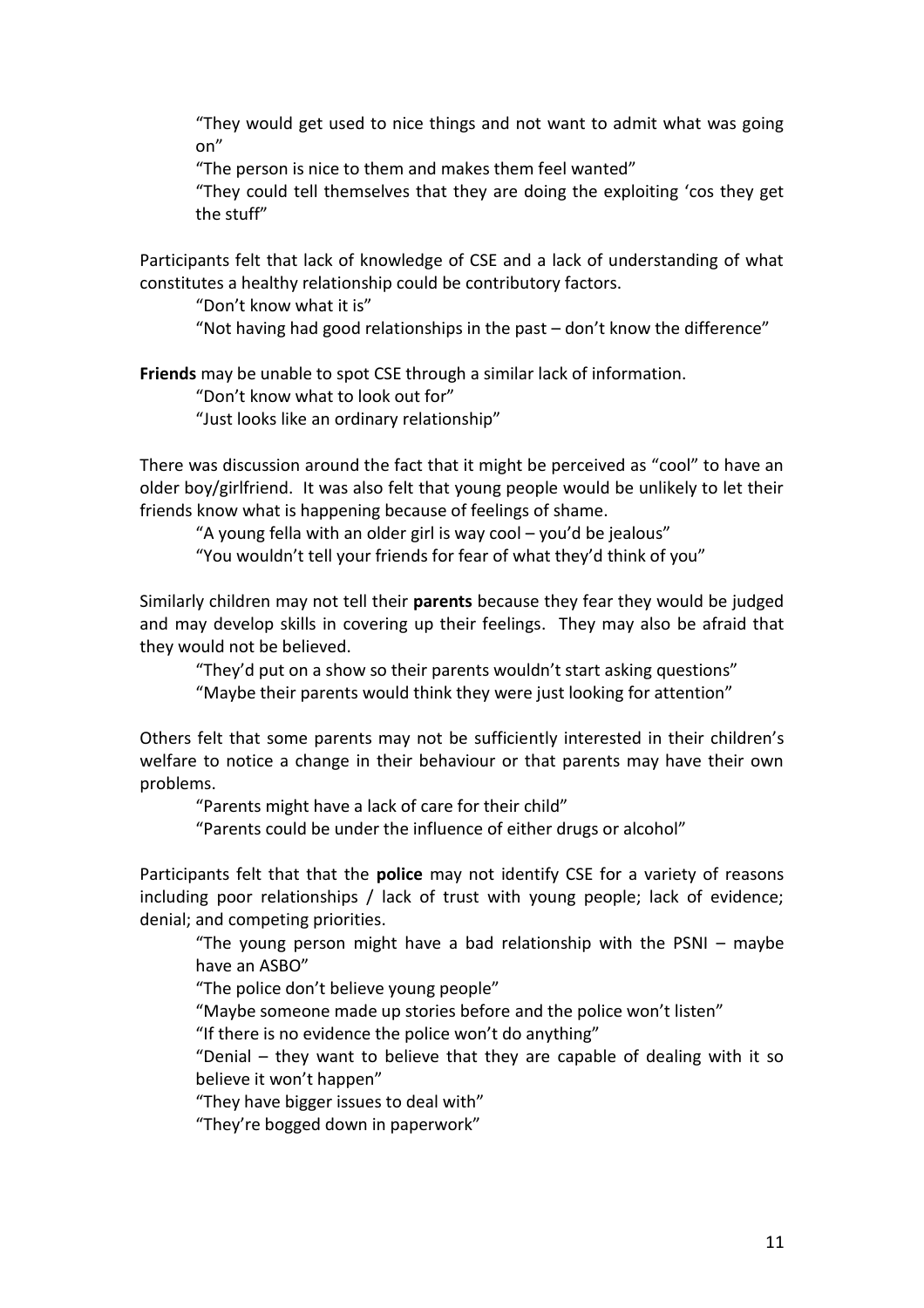In relation to the **public**, young people felt that there was a lack of understanding of CSE and a reluctance to become involved.

"How would they know what it is?"

"They'd be afraid they'd be accused of interfering"

"People don't like to talk about anything to do with sex"

"People just don't want to know"

Discussions then focussed on why young people might not **report** that CSE was happening to themselves or a friend.

Participants felt that young people might not **self-report** because of shame; fear of /lack of trust in the police; risk of not being believed; intimidation from the exploiter or not knowing what the consequences are.

It was felt that reasons might be different for young men and young women. Boys might lose face for seeking help and would find it hard to present themselves as vulnerable and girls might be afraid that their reputation would suffer.

"You'd be too ashamed to let on to anyone"

"A lot of young people have had bad experiences with the police and would be afraid to go near them"

"You wouldn't tell the police anything – wouldn't trust them"

"What if no-one believed you were being forced to do it?"

"He might kill you to stop you giving evidence"

"What happens if you tell?"

"No wee lad is going to go to the police and say he's a victim"

"If a girl has sex she's a slut - end of story"

Young people felt that it would be difficult to **report that a friend** was being sexually exploited due to fear of making a false accusation; fear of losing the friendship with the victim; fear of incurring the wrath of the perpetrator who might be someone in power or not knowing how to make a report.

"What if you get it wrong – that's a serious thing to say about someone"

"Your friend may not want you to tell and you could lose that friend"

"The person doing it could be a policeman or someone else in authority – they could really hurt you too"

"I wouldn't know who you should tell"

#### **What people / agencies should do**

The young people made a number of recommendations in relation to what individuals and organisations might do to protect children and young people from Child Sexual Exploitation.

They felt that the **Government** should increase spending on awareness raising and employing staff to deal with CSE through counselling and support groups. Some felt that work should be undertaken with offenders and that social services staff should have increased powers to investigate suspected cases of CSE. A number of participants suggested that social workers and youth workers should get specific training on CSE.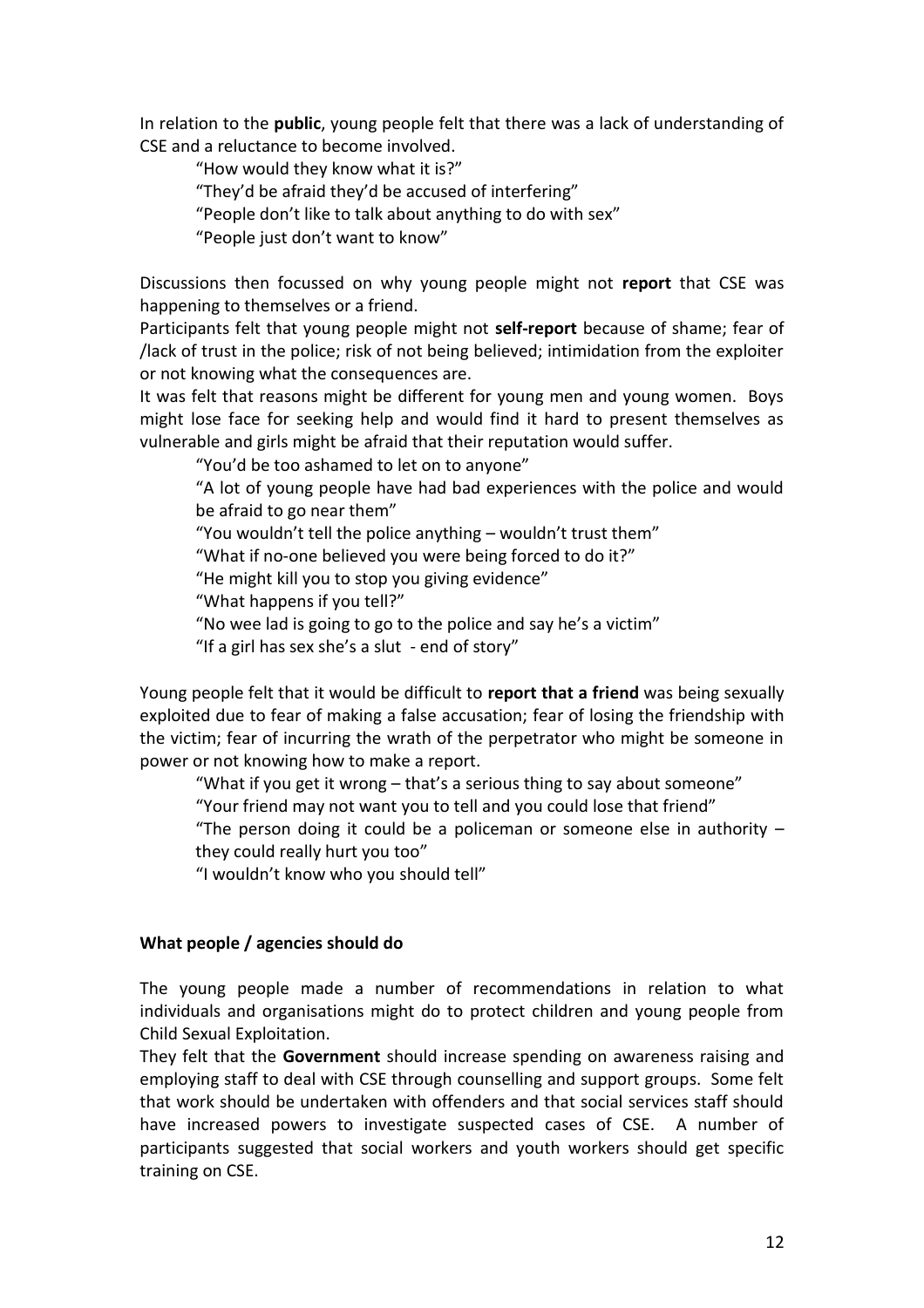Young people argued most vociferously that schools should teach pupils about CSE with some feeling that this should take place annually on a mandatory basis.

"They have to give money to make sure everyone knows about it"

"There should be more money for people to help"

"The government could have more groups for young people who've gone through CSE"

"You need people to talk to – there should be more counselling"

"Someone needs to work with the people who are doing it  $-$  to stop them doing it again"

"If you work with young people – like youth workers or in children's homes you should have to learn about it"

In relation to what **Young people** might do it was felt they should be vigilant and look out for each other. They should report CSE whether it is happening to themselves or their friends. The young people attending the focus groups said they would share what they had learned among their friends. A number of different groups suggested that young people should be trained to inform each other about CSE through a process of peer education.

"We need to keep an eye on our mates – even if they don't say anything" "Young people should tell if it is happening"

"If you know something you need to say so that people know it's going on"

"Nobody knows about this, I'm going to warn my friends"

"Younger kids need to know about this too – we need to tell them what could happen – they won't hear it in school"

"It's better if friends told you rather than adults"

"Peer educators could do this"

Participants talked about the role of **social workers**, suggesting that they should work in a preventative way with children at risk and investigate potentially difficult situations. They felt that social workers should spend more time engaging with young people and could play a part in informing and advising parents about CSE.

"They should work with vulnerable young people before anything happens make sure they know about it and are warned about it"

"Social workers should go into houses and check that there's no dangers"

"They need to really talk to young people – find out what's going on for them – what's happening."

"Someone needs to tell parents about the dangers – they could make sure parents have heard about it and know what to do"

"Could scare parents into educating the kids – rather than scare the kids"

The latter point was reiterated when discussing how **parents** could protect children. Young people felt that parents should tell children about CSE and take action on any concerns they might have. A number of groups suggested that parents having a good relationship, not only with their child but with each other, was a protective factor.

"They should talk to their children about CSE – warn them without scaring them about it"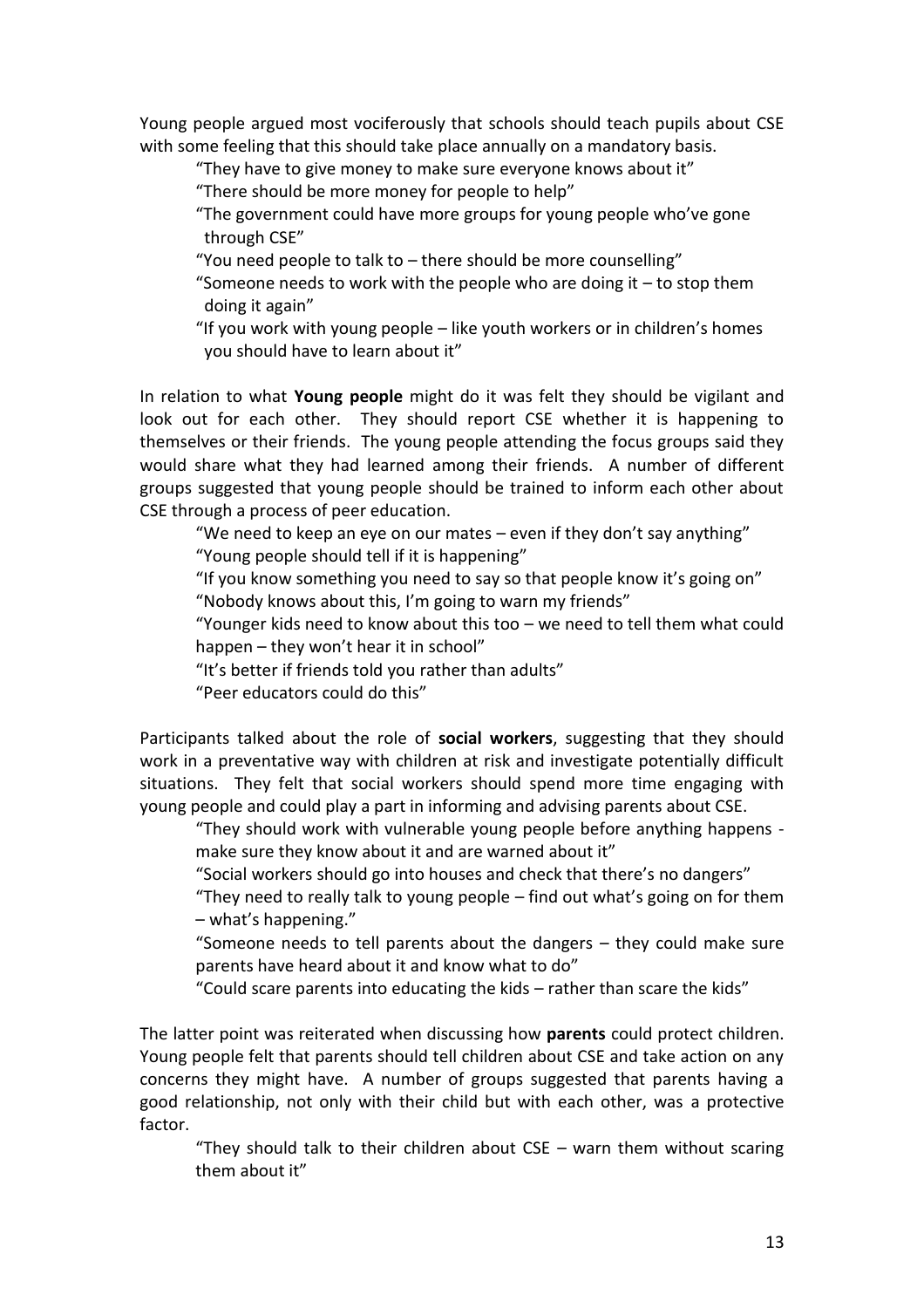"If parents think there is something up they need to do something about it not just sit and worry"

"They need to get on well with their kids so they'll talk to them"

"If they have a good relationship then the child will know what a good relationship is like"

None of the young people had heard of the **Safeguarding Board**, when their role was explained they suggested that the SBNI should monitor cases of CSE closely and should also inform people about CSE. These sessions took place before the launch of the SBNI CSE public awareness campaign.

"They should be more thorough – look into every case" "Tell people about CSE"

As mentioned elsewhere the young people felt that **teachers** had a particular responsibility in relation to informing children about CSE. In order to do this effectively it was felt that they should be approachable and available to children outside the classroom.

"Teach children about what a healthy relationship is – actually talk about sex" "You should be able to go to your teacher with problems when class is over" "Teach about CSE"

Participants were aware that the **police** had a major responsibility in relation to protecting children from CSE. They felt that they would be more effective in this role if they had a more positive relationship with young people. The young people suggested that the police should take all concerns raised by children seriously and that specialist officers should deal with CSE.

"You'd be wary of going near the police – they act like all young people are on drugs or something – they need to wind their necks down"

"They should listen to children and take their worries seriously – not like they're making it up"

"They should do something about it  $-$  even if it doesn't seem big or important – it is to the child"

"You should be able to go to police specially trained so they know what it's about"

Young people felt that the **youth service** could play a role in protecting children from CSE. They felt that youth workers were more likely to have positive relationships with young people and would be held in a position of trust. Suggestions included providing information about CSE, monitoring the well-being of young people and acting as a link between the PSNI and young people who want to report CSE.

"Youth clubs should have evenings about CSE like this one"

"Youth workers could notice changes in the young person and get them to talk about it"

" Your youth worker could help you go to the police"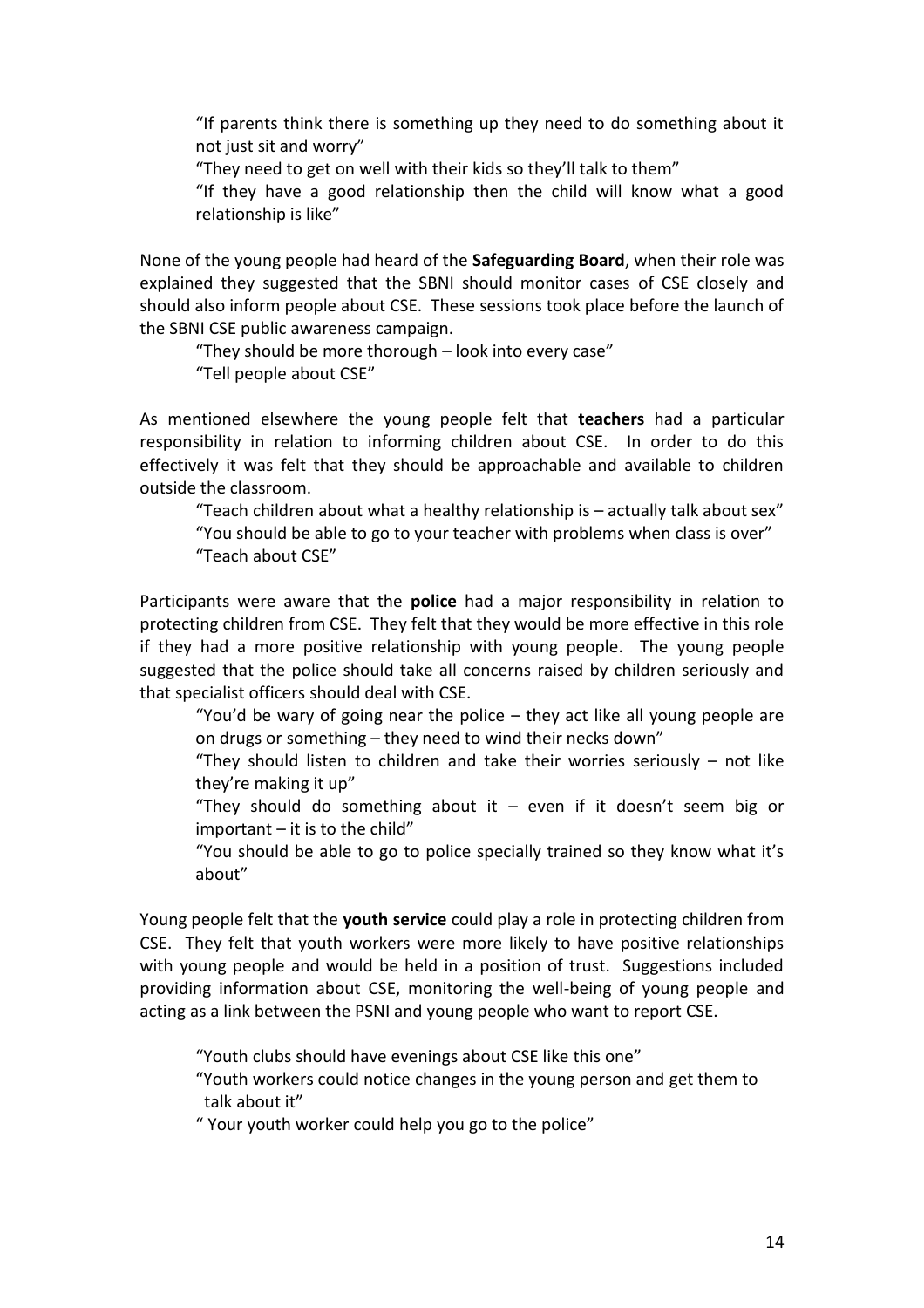In relation to members of the **public** young people felt that they needed to know more about CSE and overcome any inhibitions they might have to act on anything suspicious they witness.

"They need to get information – be informed"

"It is your business – should be an advertising campaign"

"Tell the police or social workers if you think CSE is happening"

Participants felt that **care homes** could better protect children if they alerted their residents to CSE and monitored friendships formed by the young people.

"Make sure young people know about the dangers of CSE – they are most at risk"

"Always know who the young people's friends are"

Views of what the **courts** could do focussed largely on harsher sentencing practices.

"There should be longer sentences"

"Exploiters should be put in prison"

Young people felt that the **Inquiry Board** should ensure that the Government takes into account the views of young people; ensure that CSE is taught in schools and ensure interagency co-operation to tackle CSE.

"Tell the Ministers what we think"

"Make sure children hear about CSE when they're at school"

"Get everyone to work together – police, youth workers, social workers"

Participants felt that agencies like **NSPCC and Barnardo's** should advertise their services; undertake awareness raising in schools; support victims; operate a help-line and work with parents.

"Tell people what they do"

"Go into schools and educate young people about CSE"

"Help people it has happened to"

"Have a free 24 hour help line you can ring – free is really important"

"Run parenting courses so they know how to protect their children"

Suggestions for **neighbours** included setting up neighbourhood watch schemes, talking to young people about how they are and informing parents if they have concerns about their children.

"Set up a neighbourhood watch"

"Ask young people if everything is okay"

"Tell parents if their child is acting strangely"

In relation to what the **participants themselves** might do, the young people felt they should report CSE, counter isolation by becoming involved in a youth group and notice their friend's behaviour.

"Tell people you feel safe with what is happening to you"

"Join a youth group"

"Look out for signs in your mates"